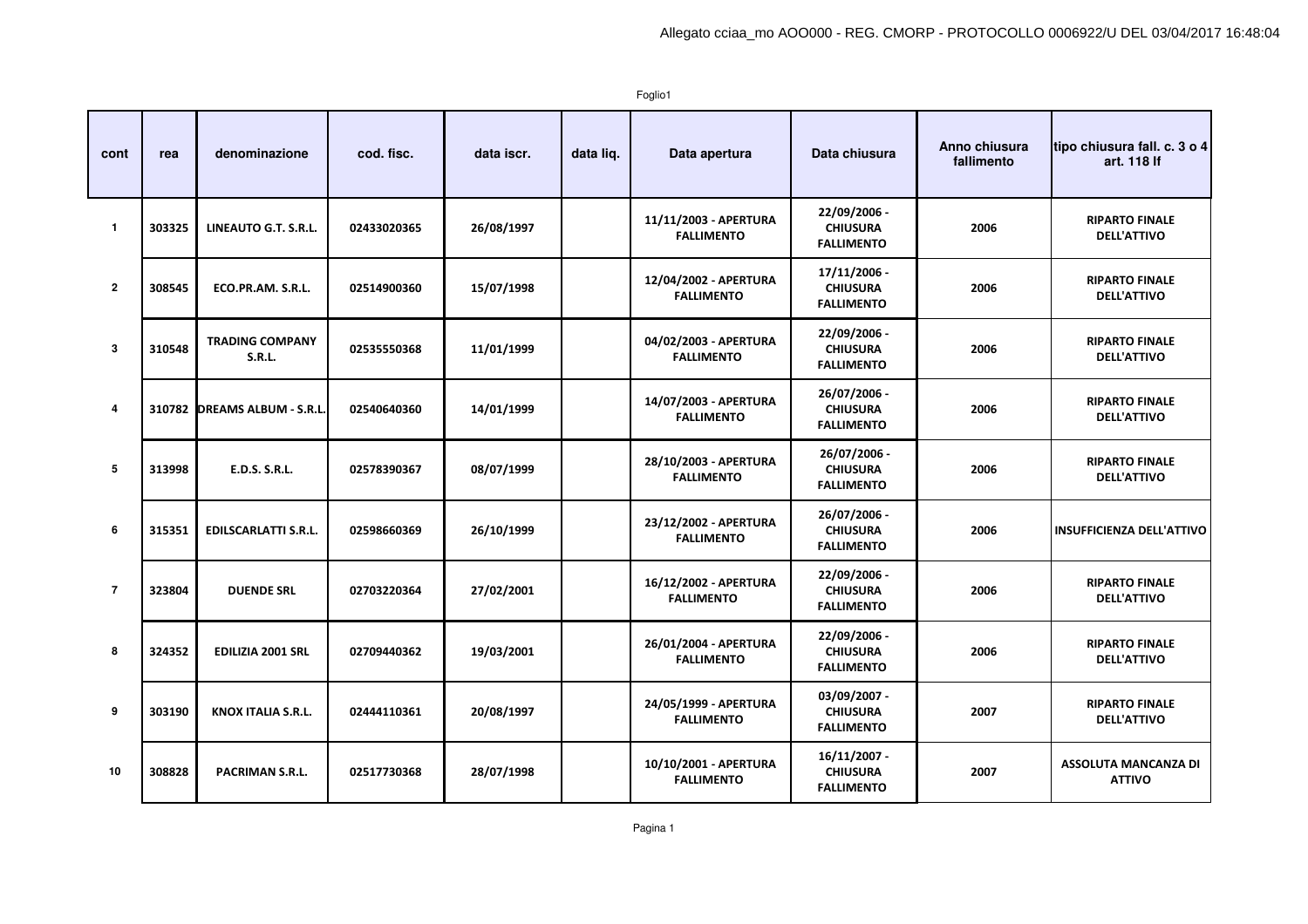| 11 | 308990 | <b>POLE POSITION S.R.L.</b>                                                                             | 02520820362 | 04/08/1998 | 16/10/2001 - APERTURA<br><b>FALLIMENTO</b> | 18/07/2007 -<br><b>CHIUSURA</b><br><b>FALLIMENTO</b> | 2007 | <b>RIPARTO FINALE</b><br><b>DELL'ATTIVO</b>   |
|----|--------|---------------------------------------------------------------------------------------------------------|-------------|------------|--------------------------------------------|------------------------------------------------------|------|-----------------------------------------------|
| 12 | 310842 | A M T - UMAP TOOLS<br><b>SRL</b>                                                                        | 02539340360 | 15/01/1999 | 04/07/2005 - APERTURA<br><b>FALLIMENTO</b> | 04/05/2007 -<br><b>CHIUSURA</b><br><b>FALLIMENTO</b> | 2007 | <b>INSUFFICIENZA DELL'ATTIVO</b>              |
| 13 | 313071 | <b>ITALGROUP S.R.L.</b>                                                                                 | 02577980366 | 17/05/1999 | 20/06/2005 - APERTURA<br><b>FALLIMENTO</b> | 11/05/2007 -<br><b>CHIUSURA</b><br><b>FALLIMENTO</b> | 2007 | <b>INSUFFICIENZA DELL'ATTIVO</b>              |
| 14 | 321508 | <b>DIAMANTE FILMS</b><br><b>INTERNATIONAL S.R.L.</b><br><b>ABBREVIABILE IN</b><br>DIAMANTE FILMS S.R.L. | 02674650367 | 19/10/2000 | 28/06/2004 - APERTURA<br><b>FALLIMENTO</b> | 03/09/2007 -<br><b>CHIUSURA</b><br><b>FALLIMENTO</b> | 2007 | <b>RIPARTO FINALE</b><br><b>DELL'ATTIVO</b>   |
| 15 | 323660 | <b>KING LATTICINI -</b><br><b>SOCIETA' A</b><br><b>RESPONSABILITA'</b><br><b>LIMITATA</b>               | 05873941008 | 22/02/2001 | 10/05/2006 - APERTURA<br><b>FALLIMENTO</b> | 26/01/2007 -<br><b>CHIUSURA</b><br><b>FALLIMENTO</b> | 2007 | <b>MANCANZA ATTIVO DA</b><br><b>RIPARTIRE</b> |
| 16 | 325350 | <b>PICASSO SRL</b>                                                                                      | 02717230367 | 09/05/2001 | 31/05/2004 - APERTURA<br><b>FALLIMENTO</b> | 16/02/2007 -<br><b>CHIUSURA</b><br><b>FALLIMENTO</b> | 2007 | <b>RIPARTO FINALE</b><br><b>DELL'ATTIVO</b>   |
| 17 | 327496 | <b>BERARDI S.R.L.</b>                                                                                   | 02746230362 | 29/10/2001 | 13/12/2004 - APERTURA<br><b>FALLIMENTO</b> | 14/12/2007 -<br><b>CHIUSURA</b><br><b>FALLIMENTO</b> | 2007 | <b>RIPARTO FINALE</b><br><b>DELL'ATTIVO</b>   |
| 18 | 329894 | L.B. METAL S.R.L.                                                                                       | 02777700366 | 13/03/2002 | <b>RISULTA ATTIVA</b>                      | 21/09/2007 -<br><b>CHIUSURA</b><br><b>FALLIMENTO</b> | 2007 | <b>RIPARTO FINALE</b><br><b>DELL'ATTIVO</b>   |
| 19 | 331599 | TOP CAR S.R.L.                                                                                          | 02797060361 | 26/06/2002 | 02/05/2006 - APERTURA<br><b>FALLIMENTO</b> | 07/12/2007 -<br><b>CHIUSURA</b><br><b>FALLIMENTO</b> | 2007 | <b>RIPARTO FINALE</b><br><b>DELL'ATTIVO</b>   |
| 20 | 299050 | <b>FERMOD S.R.L.</b>                                                                                    | 02395650365 | 03/02/1997 | 15/05/2001 - APERTURA<br><b>FALLIMENTO</b> | 21/03/2008 -<br><b>CHIUSURA</b><br><b>FALLIMENTO</b> | 2008 | <b>RIPARTO FINALE</b><br><b>DELL'ATTIVO</b>   |
| 21 | 300344 | <b>F.M. COSTRUZIONI</b><br><b>S.R.L.</b>                                                                | 02402060368 | 07/03/1997 | 27/02/2004 - APERTURA<br><b>FALLIMENTO</b> | 11/04/2008 -<br><b>CHIUSURA</b><br><b>FALLIMENTO</b> | 2008 | <b>ASSOLUTA MANCANZA DI</b><br><b>ATTIVO</b>  |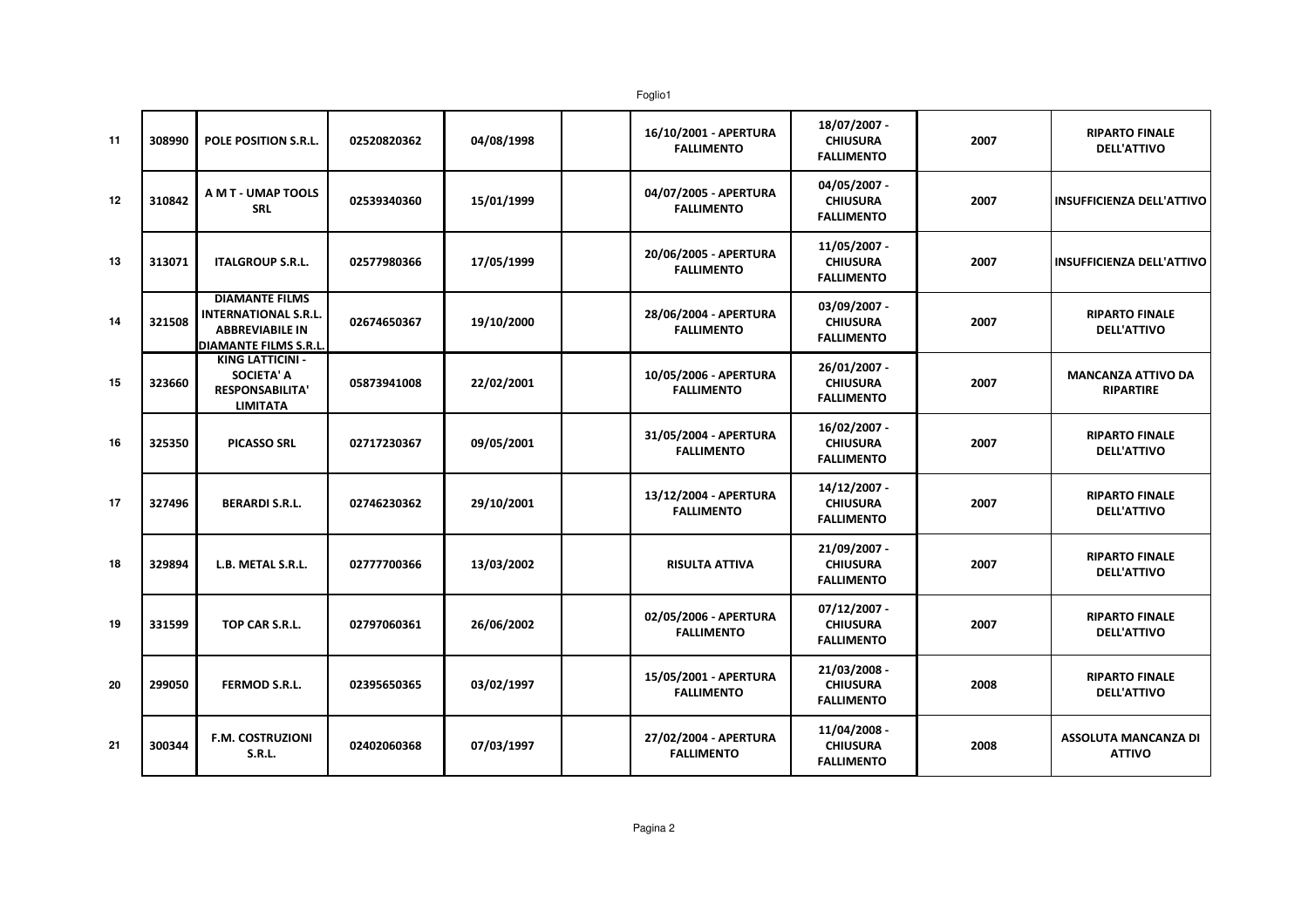| 22 | 301830 | T.M. CART S.R.L.                                              | 02419310368 | 15/05/1997 | 17/09/2004 - APERTURA<br><b>FALLIMENTO</b> | 25/01/2008 -<br><b>CHIUSURA</b><br><b>FALLIMENTO</b> | 2008 | <b>RIPARTO FINALE</b><br><b>DELL'ATTIVO</b>                                   |
|----|--------|---------------------------------------------------------------|-------------|------------|--------------------------------------------|------------------------------------------------------|------|-------------------------------------------------------------------------------|
| 23 | 303385 | <b>LOGISTICA SERVICE</b><br>S.R.L.                            | 02445690361 | 10/09/1997 | 26/01/2004 - APERTURA<br><b>FALLIMENTO</b> | 12/09/2008 -<br><b>CHIUSURA</b><br><b>FALLIMENTO</b> | 2008 | <b>RIPARTO FINALE</b><br><b>DELL'ATTIVO</b>                                   |
| 24 | 306579 | <b>ANTICHE RICETTE</b><br><b>EMILIANE SRL</b>                 | 02491570368 | 03/03/1998 | 29/03/2002 - APERTURA<br><b>FALLIMENTO</b> | 03/10/2008 -<br><b>CHIUSURA</b><br><b>FALLIMENTO</b> | 2008 | <b>RIPARTO FINALE</b><br><b>DELL'ATTIVO</b>                                   |
| 25 | 317091 | <b>DISCO FOOD S.R.L.</b>                                      | 02616160368 | 03/02/2000 | 15/10/2003 - APERTURA<br><b>FALLIMENTO</b> | 14/03/2008 -<br><b>CHIUSURA</b><br><b>FALLIMENTO</b> | 2008 | <b>RIPARTO FINALE</b><br><b>DELL'ATTIVO</b>                                   |
| 26 | 322392 | <b>CLUB ONLY ONE S.R.L.</b>                                   | 02681200362 | 28/12/2000 | 02/12/2005 - APERTURA<br><b>FALLIMENTO</b> | 10/10/2008 -<br><b>CHIUSURA</b><br><b>FALLIMENTO</b> | 2008 | <b>IMPOSSIBILITA' DI</b><br>SODDISFARE NEMMENO IN<br><b>PARTE I CREDITORI</b> |
| 27 | 323835 | <b>GUIA'S INTERNATIONAL</b><br><b>GROUP S.R.L</b>             | 02705720361 | 21/02/2001 | 17/05/2004 - APERTURA<br><b>FALLIMENTO</b> | 04/01/2008 -<br><b>CHIUSURA</b><br><b>FALLIMENTO</b> | 2008 | <b>INSUFFICIENZA DELL'ATTIVO</b>                                              |
| 28 | 314762 | <b>AXIOM AUTOMAZIONE</b><br><b>S.R.L.</b>                     | 01473390399 | 28/06/2001 | 28/07/2004 - APERTURA<br><b>FALLIMENTO</b> | 14/03/2008 -<br><b>CHIUSURA</b><br><b>FALLIMENTO</b> | 2008 | <b>RIPARTO FINALE</b><br><b>DELL'ATTIVO</b>                                   |
| 29 | 323334 | D. & D. FOOD S.R.L.                                           | 02057180131 | 26/04/2002 | 21/10/2002 - APERTURA<br><b>FALLIMENTO</b> | 25/01/2008 -<br><b>CHIUSURA</b><br><b>FALLIMENTO</b> | 2008 | <b>RIPARTO FINALE</b><br><b>DELL'ATTIVO</b>                                   |
| 30 | 332113 | <b>RED CAR S.R.L.</b>                                         | 02802590360 | 01/08/2002 | 31/05/2006 - APERTURA<br><b>FALLIMENTO</b> | 03/10/2008 -<br><b>CHIUSURA</b><br><b>FALLIMENTO</b> | 2008 | <b>IMPOSSIBILITA' DI</b><br>SODDISFARE NEMMENO IN<br><b>PARTE I CREDITORI</b> |
| 31 | 336569 | <b>COPOLIMERI - MATERIE</b><br>PRIME S.R.L.                   | 12374390156 | 23/04/2003 | 17/01/2005 - APERTURA<br><b>FALLIMENTO</b> | 09/05/2008 -<br><b>CHIUSURA</b><br><b>FALLIMENTO</b> | 2008 | <b>ASSOLUTA MANCANZA DI</b><br><b>ATTIVO</b>                                  |
| 32 |        | <b>EUROQUATTRO</b><br>339471   DEPOSITO E TRASPORTI<br>S.R.L. | 02882830363 | 19/12/2003 | 13/06/2005 - APERTURA<br><b>FALLIMENTO</b> | 05/12/2008 -<br><b>CHIUSURA</b><br><b>FALLIMENTO</b> | 2008 | <b>RIPARTO FINALE</b><br><b>DELL'ATTIVO</b>                                   |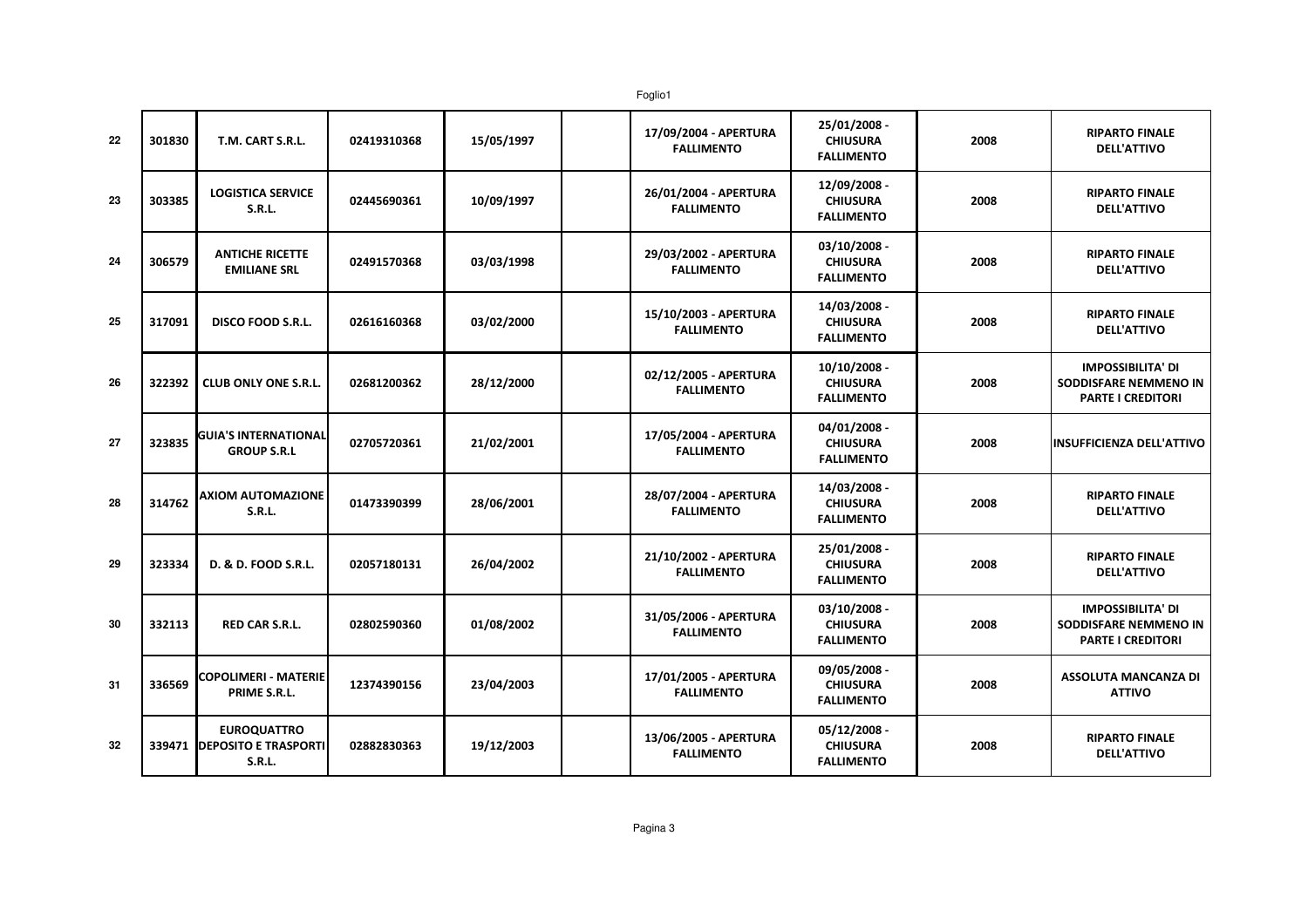Foglio1

| 33 | 339497 | <b>MODENA IMBALLI</b><br><b>S.R.L.</b>                              | 02880630369 | 02/12/2003 | 17/03/2008 - FALLIMENTO                    | 05/12/2008 -<br><b>CHIUSURA</b><br><b>FALLIMENTO</b> | 2008 | <b>IMPOSSIBILITA' DI</b><br>SODDISFARE NEMMENO IN<br><b>PARTE I CREDITORI</b> |
|----|--------|---------------------------------------------------------------------|-------------|------------|--------------------------------------------|------------------------------------------------------|------|-------------------------------------------------------------------------------|
| 34 | 345045 | <b>SIVINOX SRL</b>                                                  | 02948390360 | 18/10/2004 | 29/01/2007 - APERTURA<br><b>FALLIMENTO</b> | 08/02/2008 -<br><b>CHIUSURA</b><br><b>FALLIMENTO</b> | 2008 | <b>ASSOLUTA MANCANZA DI</b><br><b>ATTIVO</b>                                  |
| 35 | 348452 | <b>ITALIANA IMPIANTI</b><br><b>S.R.L.</b>                           | 02909270965 | 26/04/2005 | 10/06/2008 - FALLIMENTO                    | 26/04/2010 -<br><b>CHIUSURA</b><br><b>FALLIMENTO</b> | 2008 | <b>IMPOSSIBILITA' DI</b><br>SODDISFARE NEMMENO IN<br><b>PARTE I CREDITORI</b> |
| 36 | 302547 | <b>KOVER S.R.L.</b>                                                 | 02435120361 | 14/07/1997 | 20/03/2002 - APERTURA<br><b>FALLIMENTO</b> | 03/07/2009 -<br><b>CHIUSURA</b><br><b>FALLIMENTO</b> | 2009 | <b>RIPARTO FINALE</b><br><b>DELL'ATTIVO</b>                                   |
| 37 | 303422 | <b>F.G. S.R.L.</b>                                                  | 02443540360 | 04/09/1997 | 20/12/2004 - APERTURA<br><b>FALLIMENTO</b> | 19/06/2009 -<br><b>CHIUSURA</b><br><b>FALLIMENTO</b> | 2009 | <b>IMPOSSIBILITA' DI</b><br>SODDISFARE NEMMENO IN<br><b>PARTE I CREDITORI</b> |
| 38 | 304368 | <b>ASTEROIDE SRL</b>                                                | 02453890366 | 24/11/1997 | 09/02/2005 - APERTURA<br><b>FALLIMENTO</b> | 08/05/2009 -<br><b>CHIUSURA</b><br><b>FALLIMENTO</b> | 2009 | <b>RIPARTO FINALE</b><br><b>DELL'ATTIVO</b>                                   |
| 39 | 305340 | <b>M.I.T.I. ENGINEERING</b><br><b>S.R.L.</b>                        | 02458440365 | 12/01/1998 | 27/02/2001 - APERTURA<br><b>FALLIMENTO</b> | 09/10/2009 -<br><b>CHIUSURA</b><br><b>FALLIMENTO</b> | 2009 | <b>RIPARTO FINALE</b><br><b>DELL'ATTIVO</b>                                   |
| 40 | 309072 | RILUS 3 S.R.L.                                                      | 02521740361 | 10/08/1998 | 03/04/2002 - APERTURA<br><b>FALLIMENTO</b> | 04/12/2009 -<br><b>CHIUSURA</b><br><b>FALLIMENTO</b> | 2009 | <b>RIPARTO FINALE</b><br><b>DELL'ATTIVO</b>                                   |
| 41 | 312806 | <b>INIZIATIVE</b><br><b>IMMOBILIARI</b><br><b>MODENESI S.R.L.</b>   | 02570300364 | 29/04/1999 | 02/03/2006 - APERTURA<br><b>FALLIMENTO</b> | 06/03/2009 -<br><b>CHIUSURA</b><br><b>FALLIMENTO</b> | 2009 | <b>RIPARTO FINALE</b><br><b>DELL'ATTIVO</b>                                   |
| 42 | 313833 | <b>IL PIANETA TAGLIO</b><br><b>S.R.L.</b>                           | 02580820369 | 01/07/1999 | 19/09/2003 - APERTURA<br><b>FALLIMENTO</b> | 30/10/2009 -<br><b>CHIUSURA</b><br><b>FALLIMENTO</b> | 2009 | <b>RIPARTO FINALE</b><br><b>DELL'ATTIVO</b>                                   |
| 43 | 318053 | <b>RESPONSABILITA'</b><br><b>LIMITATA</b><br><b>ABBREVIABILE IN</b> | 02634560367 | 16/03/2000 | 14/03/2005 - APERTURA<br><b>FALLIMENTO</b> | 27/02/2009 -<br><b>CHIUSURA</b><br><b>FALLIMENTO</b> | 2009 | <b>ASSOLUTA MANCANZA DI</b><br><b>ATTIVO</b>                                  |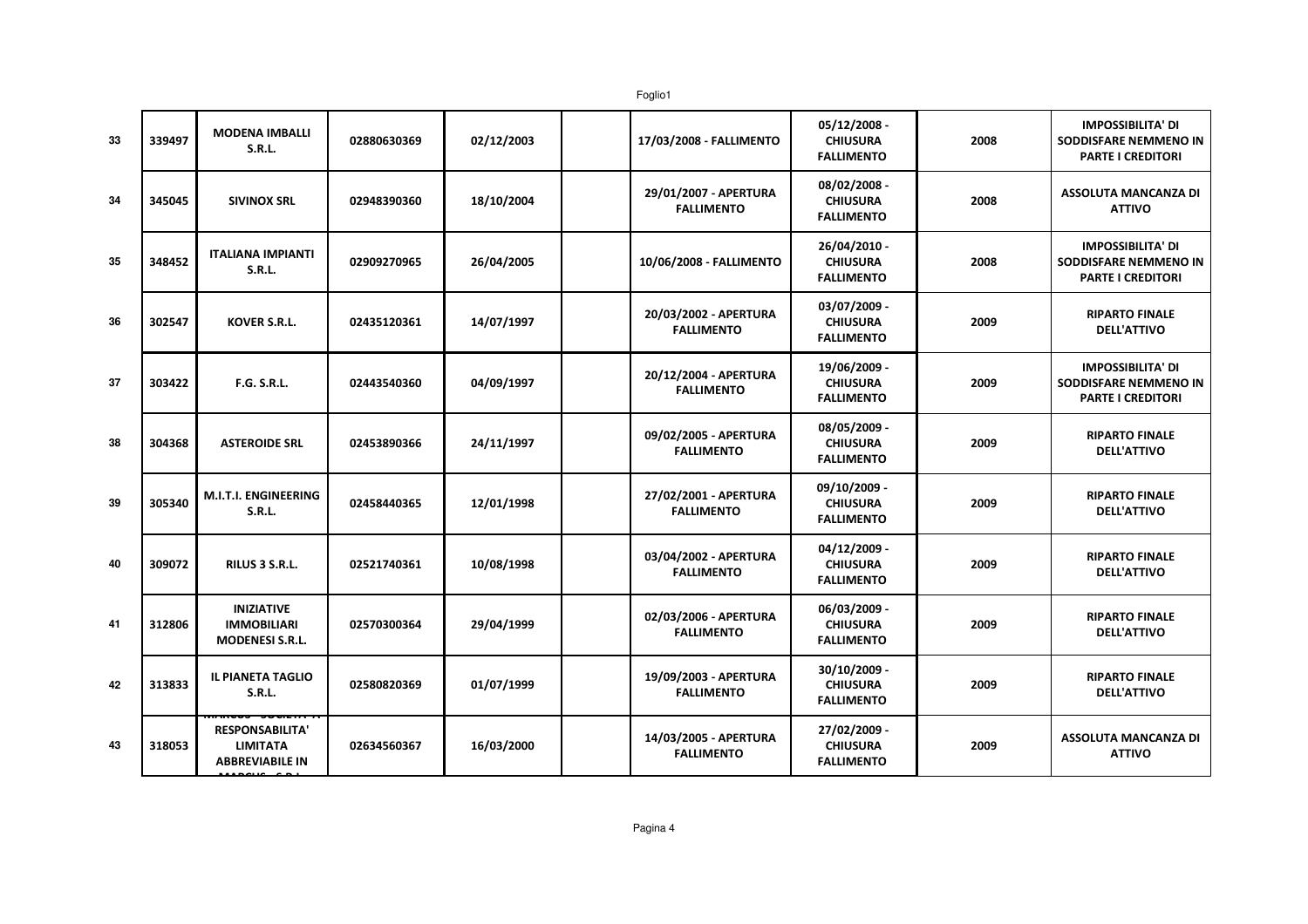Foglio1

| 44 | 325233 | <b>C &amp; C EVENTI SRL</b>                | 02719590362 | 02/05/2001 | 27/01/2003 - APERTURA<br><b>FALLIMENTO</b> | 03/04/2009 -<br><b>CHIUSURA</b><br><b>FALLIMENTO</b> | 2009 | <b>RIPARTO FINALE</b><br><b>DELL'ATTIVO</b>                                   |
|----|--------|--------------------------------------------|-------------|------------|--------------------------------------------|------------------------------------------------------|------|-------------------------------------------------------------------------------|
| 45 | 325438 | <b>FORMA SRL</b>                           | 02722750367 | 16/05/2001 | 12/12/2003 - APERTURA<br><b>FALLIMENTO</b> | 11/12/2009 -<br><b>CHIUSURA</b><br><b>FALLIMENTO</b> | 2009 | <b>RIPARTO FINALE</b><br><b>DELL'ATTIVO</b>                                   |
| 46 | 330395 | ART AT WORK S.R.L.                         | 02784700367 | 10/04/2002 | <b>RISULTA ATTIVA</b>                      | 06/02/2009 -<br><b>CHIUSURA</b><br><b>FALLIMENTO</b> | 2009 | <b>INSUFFICIENZA DELL'ATTIVO</b>                                              |
| 47 | 330893 | <b>EUROTRASPORTI 2002</b><br><b>S.R.L.</b> | 02787410360 | 09/05/2002 | 27/06/2005 - APERTURA<br><b>FALLIMENTO</b> | 23/12/2009 -<br><b>CHIUSURA</b><br><b>FALLIMENTO</b> | 2009 | <b>ASSOLUTA MANCANZA DI</b><br><b>ATTIVO</b>                                  |
| 48 | 330980 | F. & G. S.R.L.                             | 02788820369 | 15/05/2002 | 14/11/2005 - APERTURA<br><b>FALLIMENTO</b> | 08/05/2009 -<br><b>CHIUSURA</b><br><b>FALLIMENTO</b> | 2009 | <b>RIPARTO FINALE</b><br><b>DELL'ATTIVO</b>                                   |
| 49 | 331156 | <b>M.I.B.A. S.R.L.</b>                     | 02790380360 | 30/05/2002 | 28/03/2006 - APERTURA<br><b>FALLIMENTO</b> | 15/05/2009 -<br><b>CHIUSURA</b><br><b>FALLIMENTO</b> | 2009 | <b>ASSOLUTA MANCANZA DI</b><br><b>ATTIVO</b>                                  |
| 50 | 287351 | DECO.MAR. S.R.L.                           | 02391740368 | 02/01/1997 | 03/07/2006 - APERTURA<br><b>FALLIMENTO</b> | 26/06/2009 -<br><b>CHIUSURA</b><br><b>FALLIMENTO</b> | 2009 | <b>ASSOLUTA MANCANZA DI</b><br><b>ATTIVO</b>                                  |
| 51 | 351539 | <b>KHIBER S.R.L.</b>                       | 01971180185 | 22/11/2005 | 09/10/2007 - APERTURA<br><b>FALLIMENTO</b> | 16/10/2009 -<br><b>CHIUSURA</b><br><b>FALLIMENTO</b> | 2009 | <b>IMPOSSIBILITA' DI</b><br>SODDISFARE NEMMENO IN<br><b>PARTE I CREDITORI</b> |
| 52 | 364565 | <b>LM - S.R.L.</b>                         | 01674600760 | 17/12/2007 | 22/06/2009 - APERTURA<br><b>FALLIMENTO</b> | 16/10/2009 -<br><b>CHIUSURA</b><br><b>FALLIMENTO</b> | 2009 | <b>IMPOSSIBILITA' DI</b><br>SODDISFARE NEMMENO IN<br><b>PARTE I CREDITORI</b> |
| 53 | 306690 | <b>FOCUS INFORMATICA</b><br><b>S.R.L.</b>  | 02487590362 | 12/03/1998 | 09/12/2002 - APERTURA<br><b>FALLIMENTO</b> | 12/02/2010 -<br><b>CHIUSURA</b><br><b>FALLIMENTO</b> | 2010 | <b>IMPOSSIBILITA' DI</b><br>SODDISFARE NEMMENO IN<br><b>PARTE I CREDITORI</b> |
| 54 | 317981 | <b>GOLDONI BISCOTTI</b><br><b>S.R.L.</b>   | 02628650364 | 13/03/2000 | 06/10/2003 - APERTURA<br><b>FALLIMENTO</b> | 05/03/2010 -<br><b>CHIUSURA</b><br><b>FALLIMENTO</b> | 2010 | <b>RIPARTO FINALE</b><br><b>DELL'ATTIVO</b>                                   |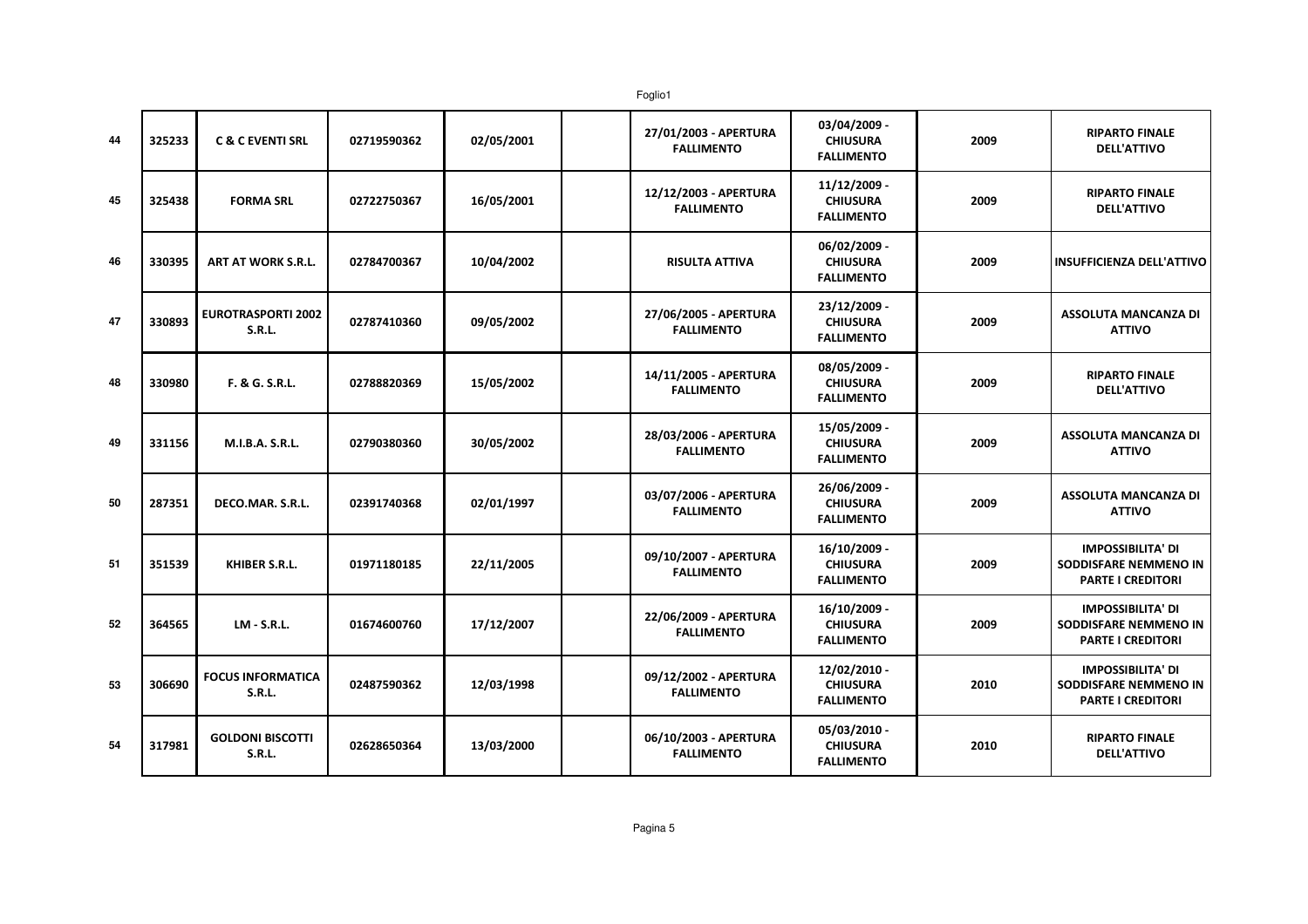| 55 | 318451 | NUOVA EDILIZIA S.R.L.                                                                   | 02633530361 | 04/04/2000 | 06/04/2001 - APERTURA<br><b>FALLIMENTO</b> | 29/01/2010 -<br><b>CHIUSURA</b><br><b>FALLIMENTO</b>     | 2010 | <b>IMPOSSIBILITA' DI</b><br>SODDISFARE NEMMENO IN<br><b>PARTE I CREDITORI</b>        |
|----|--------|-----------------------------------------------------------------------------------------|-------------|------------|--------------------------------------------|----------------------------------------------------------|------|--------------------------------------------------------------------------------------|
| 56 | 317316 | PELLEVIVA S.R.L.                                                                        | 07148330637 | 13/12/2000 | 21/04/2004 - APERTURA<br><b>FALLIMENTO</b> | 11/02/2010 -<br><b>CHIUSURA</b><br><b>FALLIMENTO</b>     | 2010 | <b>MANCANZA ATTIVO DA</b><br><b>RIPARTIRE</b>                                        |
| 57 | 323597 | <b>FASHION STORE SRL</b>                                                                | 01846080354 | 13/02/2001 | 19/08/2004 - APERTURA<br><b>FALLIMENTO</b> | $05/11/2010$ -<br><b>CHIUSURA</b><br><b>FALLIMENTO</b>   | 2010 | <b>RIPARTO FINALE</b><br><b>DELL'ATTIVO</b>                                          |
| 58 | 326397 | <b>EUROPEAN WASH TEC</b><br>S.R.L.                                                      | 02733860361 | 20/07/2001 | 22/07/2004 - APERTURA<br><b>FALLIMENTO</b> | 20/12/2010 -<br><b>CHIUSURA</b><br><b>FALLIMENTO</b>     | 2010 | <b>RIPARTO FINALE</b><br><b>DELL'ATTIVO</b>                                          |
| 59 | 327386 | L'ANGOLO CLASSICO<br><b>SRL</b>                                                         | 02746480363 | 15/10/2001 | 01/03/2006 - APERTURA<br><b>FALLIMENTO</b> | 22/01/2010 -<br><b>CHIUSURA DEL</b><br><b>FALLIMENTO</b> | 2010 | <b>IMPOSSIBILITA' DI</b><br><b>SODDISFARE NEMMENO IN</b><br><b>PARTE I CREDITORI</b> |
| 60 | 339033 | <b>WORK SYSTEM GROUP</b><br>SOCIETA' CONSORTILE<br>A RESPONSABILITA'<br><b>LIMITATA</b> | 02877230363 | 28/10/2003 | 19/12/2005 - APERTURA<br><b>FALLIMENTO</b> | 09/04/2010 -<br><b>CHIUSURA DEL</b><br><b>FALLIMENTO</b> | 2010 | <b>ASSOLUTA MANCANZA DI</b><br><b>ATTIVO</b>                                         |
| 61 | 335807 | S.B.S. S.R.L.                                                                           | 02841470368 | 14/03/2003 | 20/07/2009 - FALLIMENTO                    | 28/05/2010 -<br><b>CHIUSURA</b><br><b>FALLIMENTO</b>     | 2010 | <b>IMPOSSIBILITA' DI</b><br>SODDISFARE NEMMENO IN<br><b>PARTE I CREDITORI</b>        |
| 62 | 336748 | 2 EMME INFISSI S.R.L.                                                                   | 02852020367 | 05/05/2003 | 19/12/2008 - FALLIMENTO                    | 25/06/2010 -<br><b>CHIUSURA</b><br><b>FALLIMENTO</b>     | 2010 | <b>RIPARTO FINALE</b><br><b>DELL'ATTIVO</b>                                          |
| 63 | 341339 | <b>CARLOT SRL</b>                                                                       | 02905400368 | 01/03/2004 | 30/10/2006 - APERTURA<br><b>FALLIMENTO</b> | 28/05/2010 -<br><b>CHIUSURA</b><br><b>FALLIMENTO</b>     | 2010 | <b>IMPOSSIBILITA' DI</b><br>SODDISFARE NEMMENO IN<br><b>PARTE I CREDITORI</b>        |
| 64 | 315582 | <b>SICEM COSTRUZIONI</b><br><b>GENERALI SRL</b>                                         | 02602330363 | 04/11/1999 | 24/01/2005 - APERTURA<br><b>FALLIMENTO</b> | 08/04/2011 -<br><b>CHIUSURA</b><br><b>FALLIMENTO</b>     | 2011 | <b>IMPOSSIBILITA' DI</b><br>SODDISFARE NEMMENO IN<br><b>PARTE I CREDITORI</b>        |
| 65 | 320062 | M.A.F. LOGISTIC COLD<br><b>S.R.L.</b>                                                   | 02658270364 | 10/07/2000 | 13/11/2001 - APERTURA<br><b>FALLIMENTO</b> | 25/02/2011 -<br><b>CHIUSURA</b><br><b>FALLIMENTO</b>     | 2011 | <b>RIPARTO FINALE</b><br><b>DELL'ATTIVO</b>                                          |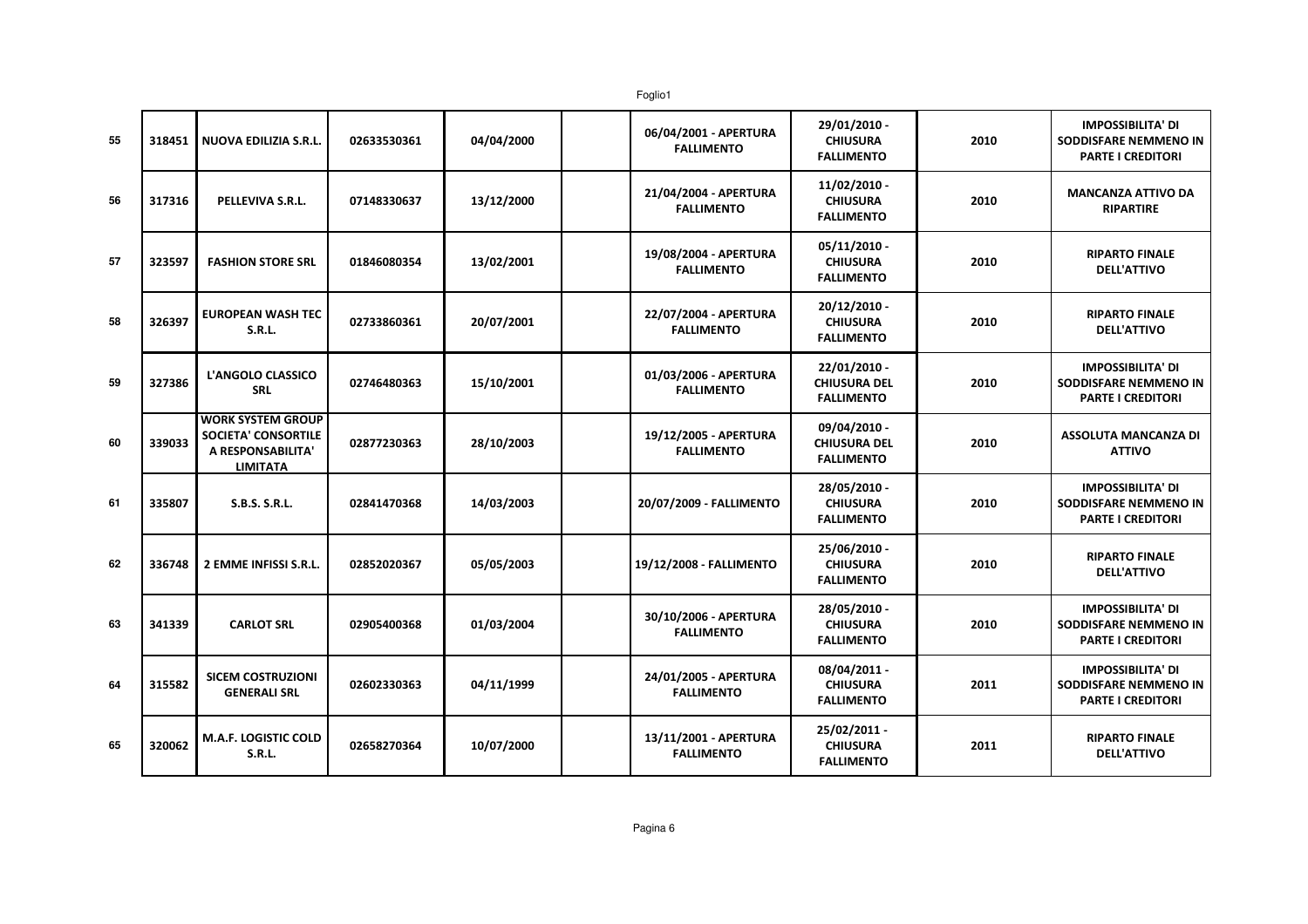| 66 | 326098 | <b>IFAG ITALIA S.R.L</b>                                                                    | 07352150010 | 17/07/2001 | 20/12/2005 - APERTURA<br><b>FALLIMENTO</b> | $01/04/2011$ -<br><b>CHIUSURA</b><br><b>FALLIMENTO</b> | 2011 | <b>IMPOSSIBILITA' DI</b><br>SODDISFARE NEMMENO IN<br><b>PARTE I CREDITORI</b> |
|----|--------|---------------------------------------------------------------------------------------------|-------------|------------|--------------------------------------------|--------------------------------------------------------|------|-------------------------------------------------------------------------------|
| 67 | 314332 | <b>MERCURIO CONFEZIONI</b><br><b>CONTO TERZI S.R.L.</b>                                     | 02585460369 | 29/07/1999 | 27/11/2007 - APERTURA<br><b>FALLIMENTO</b> | 28/01/2011 -<br><b>CHIUSURA</b><br><b>FALLIMENTO</b>   | 2011 | <b>IMPOSSIBILITA' DI</b><br>SODDISFARE NEMMENO IN<br><b>PARTE I CREDITORI</b> |
| 68 | 336062 | <b>INTERICAMBI SRL</b>                                                                      | 02842820363 | 31/03/2003 | 22/06/2010 - FALLIMENTO                    | 04/03/2011 -<br><b>CHIUSURA</b><br><b>FALLIMENTO</b>   | 2011 | <b>IMPOSSIBILITA' DI</b><br>SODDISFARE NEMMENO IN<br><b>PARTE I CREDITORI</b> |
| 69 | 299941 | <b>BIO EDIL S.R.L.</b>                                                                      | 02401350364 | 04/03/1997 | 08/03/2002 - APERTURA<br><b>FALLIMENTO</b> | 11/05/2012 -<br><b>CHIUSURA</b><br><b>FALLIMENTO</b>   | 2012 | <b>RIPARTO FINALE</b><br><b>DELL'ATTIVO</b>                                   |
| 70 | 285263 | <b>ORION INTERNATIONAL</b><br><b>IMPORT-EXPORT S.R.L.</b>                                   | 02377820366 | 05/08/1996 | 30/01/2012 - APERTURA<br><b>FALLIMENTO</b> | 04/05/2012 -<br><b>CHIUSURA</b><br><b>FALLIMENTO</b>   | 2012 | <b>IMPOSSIBILITA' DI</b><br>SODDISFARE NEMMENO IN<br><b>PARTE I CREDITORI</b> |
| 71 | 299570 | <b>TEMAX S.R.L.</b>                                                                         | 02404850360 | 18/02/1997 | 27/04/2009 - APERTURA<br><b>FALLIMENTO</b> | 30/11/2012 -<br><b>CHIUSURA</b><br><b>FALLIMENTO</b>   | 2012 | <b>RIPARTO FINALE</b><br><b>DELL'ATTIVO</b>                                   |
| 72 | 364184 | GE.D.AL. PUGLIA S.R.L.                                                                      | 05925660721 | 20/11/2007 | 01/06/2009 - FALLIMENTO                    | 09/07/2012 -<br><b>CHIUSURA</b><br><b>FALLIMENTO</b>   | 2012 | <b>MANCANZA ATTIVO DA</b><br><b>RIPARTIRE</b>                                 |
| 73 | 299306 | TECNOVER S.R.L.                                                                             | 02396890366 | 04/02/1997 | 24/12/2001 - APERTURA<br><b>FALLIMENTO</b> | 05/04/2013 -<br><b>CHIUSURA</b><br><b>FALLIMENTO</b>   | 2013 | <b>IMPOSSIBILITA' DI</b><br>SODDISFARE NEMMENO IN<br>PARTE I CREDITORI        |
| 74 | 308875 | <b>SOCIETA' ITALIANA</b><br><b>COMMERCIO</b><br><b>PRODOTTI ALIMENTARI</b><br><b>S.R.L.</b> | 01733620353 | 27/07/1998 | 10/12/2001 - APERTURA<br><b>FALLIMENTO</b> | 18/10/2013 -<br><b>CHIUSURA</b><br><b>FALLIMENTO</b>   | 2013 | <b>RIPARTO FINALE</b><br><b>DELL'ATTIVO</b>                                   |
| 75 | 319439 | <b>DIGIPRINT S.R.L.</b>                                                                     | 02648260368 | 31/05/2000 | 15/05/2006 - APERTURA<br><b>FALLIMENTO</b> | 12/07/2013 -<br><b>CHIUSURA</b><br><b>FALLIMENTO</b>   | 2013 | <b>IMPOSSIBILITA' DI</b><br>SODDISFARE NEMMENO IN<br><b>PARTE I CREDITORI</b> |
| 76 | 319755 | S. AND S. ENGINEERING<br><b>S.R.L.</b>                                                      | 02648770366 | 19/06/2000 | 12/04/2002 - APERTURA<br><b>FALLIMENTO</b> | 06/06/2013 -<br><b>CHIUSURA</b><br><b>FALLIMENTO</b>   | 2013 | <b>IMPOSSIBILITA' DI</b><br>SODDISFARE NEMMENO IN<br><b>PARTE I CREDITORI</b> |